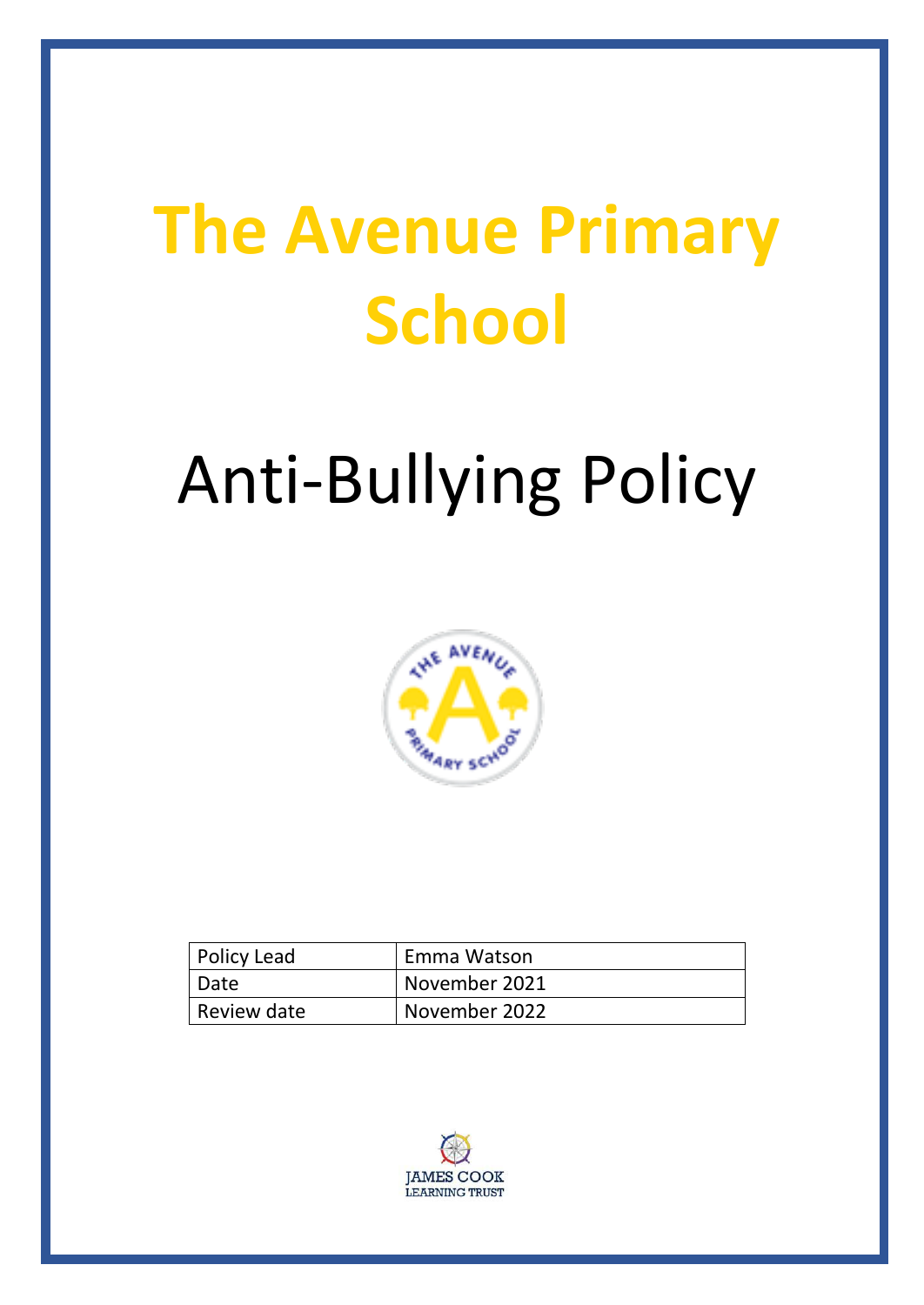# **1 Introduction**

This policy was formulated in consultation with the staff and Governors at The Avenue Primary School. It will be reviewed annually or earlier if necessary. Please see appendix 1 for a more detailed definition of the term bullying.

- **1.1** It is a Government requirement that all schools have an anti-bullying policy. In 2003 Ofsted published *Bullying: effective action in secondary schools.* This was followed by DfES guidance for schools under two headings: *Don't Suffer in Silence* and *Bullying – A Charter for Action.* This policy reflects this guidance.
- **1.2** DfES guidance defined bullying as actions that are meant to be hurtful and which happen on a regular basis. Bullying can be direct (either physical or verbal) or indirect (for example, being ignored or not spoken to).

# **2 Aims and objectives**

- **2.1** Bullying is wrong and damages individual children. We therefore do all we can to prevent it, by developing a school ethos in which bullying is regarded as unacceptable.
- **2.2** We aim, as a school, to produce a safe and secure environment where all children can learn without anxiety, and measures are in place to reduce the likelihood of bullying.
- **2.3** This policy aims to produce a consistent school response to any bullying incidents that may occur.
- **2.4** We aim to make all those connected with the school aware of our opposition to bullying, and we make clear each person's responsibilities with regard to the eradication of bullying in our school.

# **3 The role of the Local Governing Body**

- **3.1** The Local Governing Body supports the Head Teacher in all attempts to eliminate bullying from our school. The Governing body will not condone any bullying at all in our school, and any incidents of bullying that do occur will be taken very seriously and dealt with appropriately.
- **3.2** The Governing body monitors incidents of bullying that do occur and reviews the effectiveness of this policy annually. The Governors require the Head Teacher to keep accurate records of all incidents of bullying, and to report to the Governors on request about the effectiveness of school anti-bullying strategies.
- **3.3** A parent who is dissatisfied with the way the school has dealt with a bullying incident can ask the Chair of Governors to look into the matter. The Governing body responds within five working days to any request from a parent to investigate incidents of bullying. In all cases the Governing body notifies the Head Teacher, and asks him/her to conduct an investigation into the case, and to report back to a representative of the Governing body.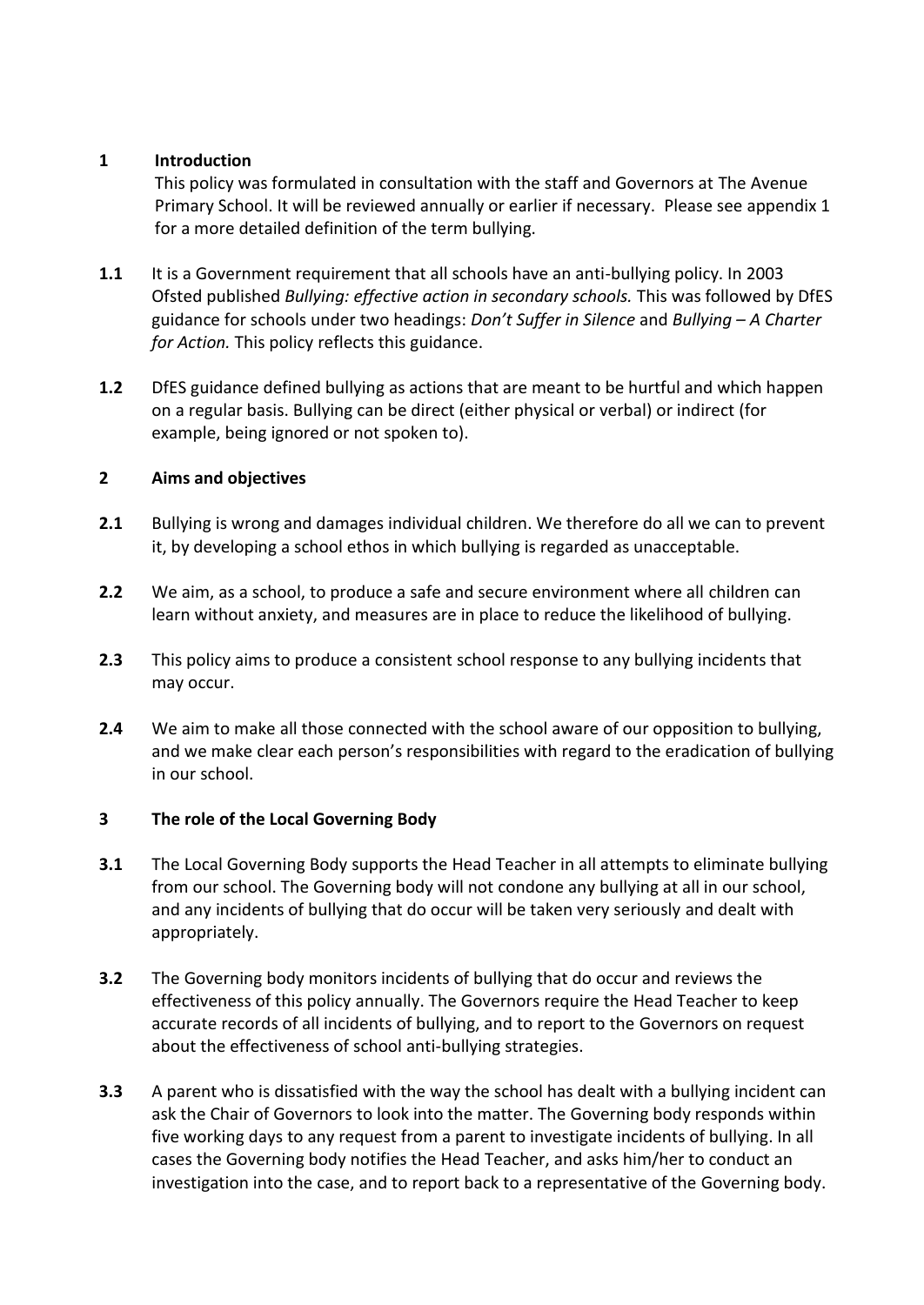# **4 The role of the Head Teacher**

- **4.1** It is the responsibility of the Head Teacher to implement the school anti-bullying strategy, and to ensure that all staff (both teaching and non-teaching) are aware of the school policy and know how to identify and deal with incidents of bullying. The Head Teacher reports to the Governing body about the effectiveness of the anti-bullying policy on request.
- **4.2** The Head Teacher ensures that all children know that bullying is wrong, and that it is unacceptable behaviour in this school. The Head Teacher draws the attention of children to this fact at suitable moments. For example, if an incident occurs, the Head Teacher may decide to use an assembly as the forum in which to discuss with other children why this behaviour was wrong, and why a pupil is being punished without identifying the child publicly.
- **4.3** The Head Teacher ensures that all staff, including lunchtime staff, receive sufficient training to be equipped to identify and deal with all incidents of bullying.
- **4.4** The Head Teacher sets the school climate of mutual support and praise for success, so making bullying less likely. When children feel they are important and belong to a friendly and welcoming school, bullying is far less likely to be part of their behaviour.

# **5 The role of the teacher and support staff**

Regular anti-bullying messages are communicated to pupils during anti-bullying week, assemblies, PSHE work and in cross-curricular work e.g. when reading a class novel where bullying is a theme.

- **5.1** All the staff in our school take all forms of bullying seriously and seek to prevent it from taking place.
- **5.2** Teachers and support staff keep records on CPoms of all incidents that happen in their class and other incidents that they have dealt with in school e.g. at break or lunchtime. If staff witness an act of bullying, they will either investigate it themselves or refer it to the Key Stage Leader in the first instance. Teachers and support staff do all they can to support the child who is being bullied. If a child is being bullied, then, after consultation with the Head Teacher, the teacher informs the child's parents. It must be clear that a child is being bullied. A child being unkind to another child in a one off incident is not bullying. An example of a child being unkind could be inappropriate name calling.
- **5.3** We also record incidents on CPoms that occur near the school or on the children's way between school and home, when parents contact school to inform staff. The school deals with incidents which happen outside of school on an individual basis.
- **5.4** When any bullying is taking place between members of a class, the teacher will deal with the issue immediately. This may involve emotional support for the victim of the bullying, and punishment for the child who has carried out the bullying. Time is spent talking to the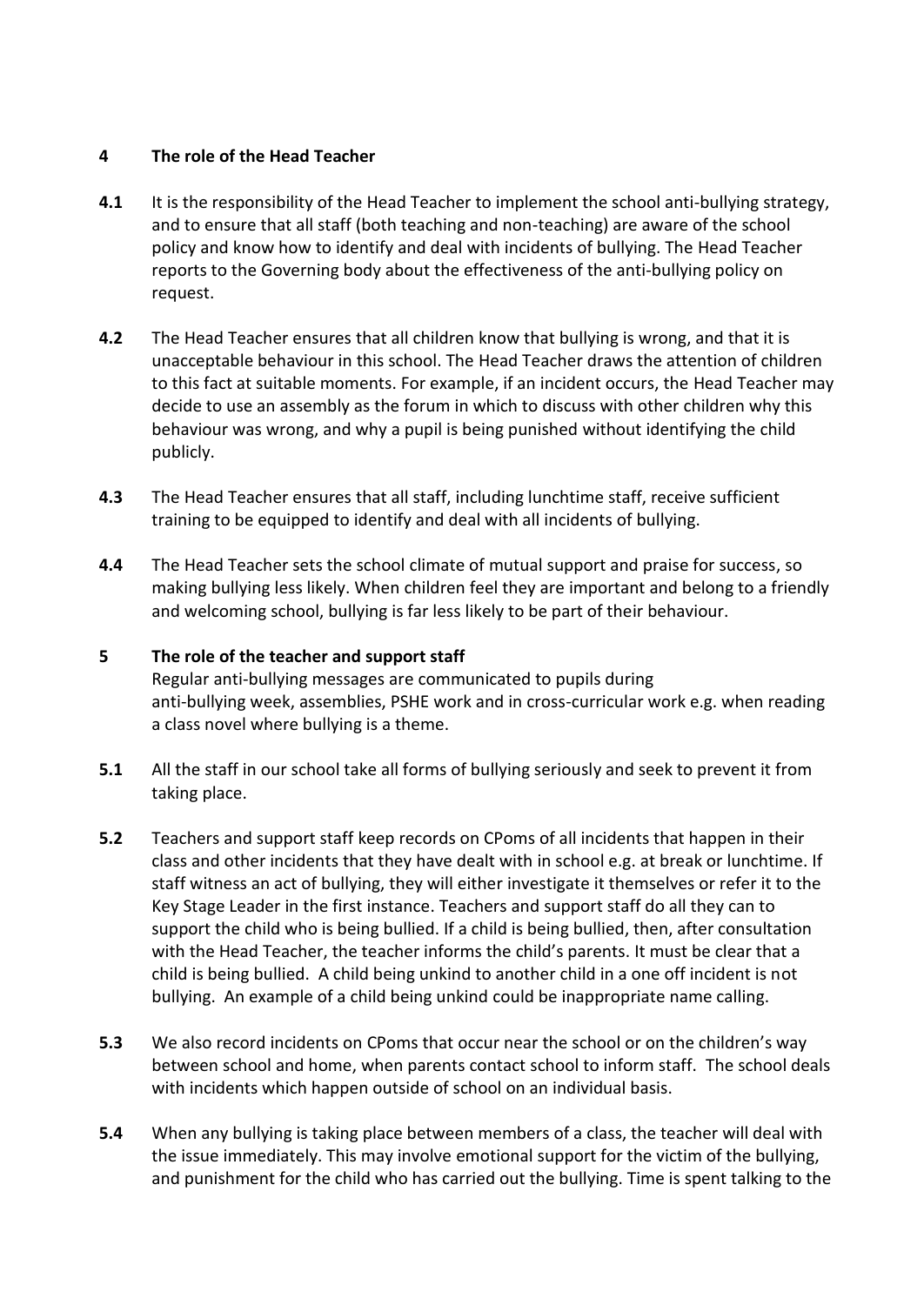child who has bullied: explaining why his/her action was wrong, and that child is encouraged to change his/her behaviour in the future. If a child is repeatedly involved in bullying other children, the Head Teacher/Deputy Head Teacher becomes involved. We then invite the child's parents into school to discuss the situation. In more extreme cases, for example where these initial discussions have proven ineffective, the Head Teacher or Deputy Head Teacher may contact external support agencies, such as the Reach counselling service and social care.

- **5.5** All members of staff attend training, which equips them to identify bullying and to follow school policy and procedures with regard to behaviour management.
- **5.6** Teachers use a range of methods to help prevent bullying and to establish a climate of trust and respect for all. They use drama, role-play, stories etc within the curriculum, to help pupils understand the feelings of bullied children and to practise the restraint required to avoid lapsing into bullying behaviour. A weekly celebration assembly takes place in school to praise, reward and celebrate the success of all children, and thus to help create a positive atmosphere in school.
- **5.7** All incidents of cyberbullying will be logged and dealt with in the same way as anti-bullying incidents, and in accordance with the school's E-safety Policy.

#### **6 The role of parents**

- **6.1** Parents who are concerned that their child might be being bullied, or who suspect that their child may be the perpetrator of bullying, should contact their child's class teacher. If they are not satisfied with the response, they should ask to meet with the Team Leader. If they remain dissatisfied they should make an appointment to see the Head Teacher. If the issue is still not resolved then they should follow the school's complaints procedure.
- **6.2** Parents have a responsibility to support the school's anti-bullying policy, actively encouraging their child to be a positive member of the school.

#### **7 The role of pupils**

- **7.1** Pupils are encouraged to tell anybody they trust if they are being bullied and if the bullying continues, they must keep on letting people know. There are worry monsters in each classroom which the children are encouraged to use. The culture of school also encourages children to be honest about how they feel.
- **7.2** Pupils are invited to tell us their views about a range of school issues, including bullying and behaviour, in the pupil questionnaire, through School Council and informally whenever it is relevant.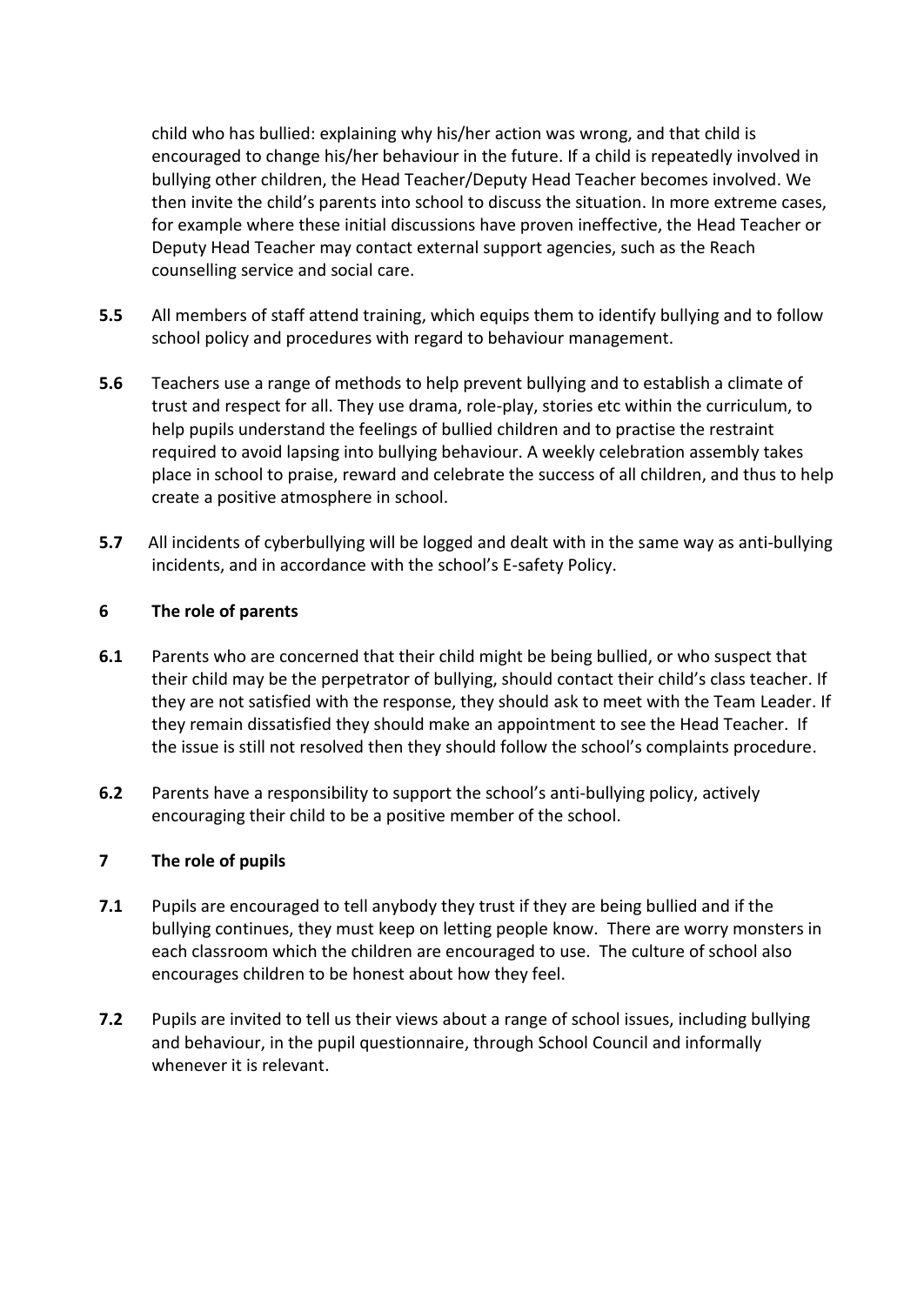#### **8 Monitoring and review**

- **8.1** This policy is monitored on a day-to-day basis by the Head Teacher, who reports to Governors on request about the effectiveness of the policy. This policy is reviewed annually by the Head Teacher.
- **8.2** This anti-bullying policy is the Governors' responsibility, and they review its effectiveness annually. They do this by examining the school's anti-bullying records and by discussion with the Head Teacher. Governors analyse information for patterns of children, places or groups. They look out in particular for racist bullying, or bullying directed at children with disabilities or special educational needs.

# **Appendix 1**

# Definitions of bullying

# **What is NOT bullying**

Bullying is behaviour that is intended to hurt, is repeated and where there is an imbalance of power (when it is hard for the person being bullied to defend themselves). This means that one off incidents are not usually bullying behaviour though they may still be frightening and harmful. This could include name calling, pushing or hitting.

#### **What is bullying?**

Bullying is the repetitive, intentional hurting of one person or group by another person or group, where the relationship involves an imbalance of power. It can happen face-to-face or through cyberspace, and comes in many different forms:

#### **Verbal**

Name calling, persistent teasing, mocking, taunting and threats.

# **Physical**

Any form of physical violence, intimidating behaviour, theft or the intentional damage of possessions. This includes hitting, kicking and pushing.

# **Emotional**

Excluding, tormenting, ridiculing, humiliation, setting people up and spreading rumours.

# **Cyberbullying**

The misuse of digital technologies or communications to bully a person or a group, typically through messages or actions that are threatening and/or intended to cause offence, harm, anxiety or humiliation.

# **Who gets bullied?**

It is never your fault if you are bullied. People can be targeted for any reason, but people who bully others often target 'difference' and bullying can be a form of wider discrimination. For example bullying behaviour may be:

#### **Racist**

Targeted at ethnicity, skin colour, language, religious or cultural practices. Homophobic, biphobic and/or transphobic

Targeted at actual or perceived sexuality and/or gender.

#### **Sexual and/or sexist**

Sexual and/or sexist behaviour that is intended to cause offence, humiliation or intimidation.